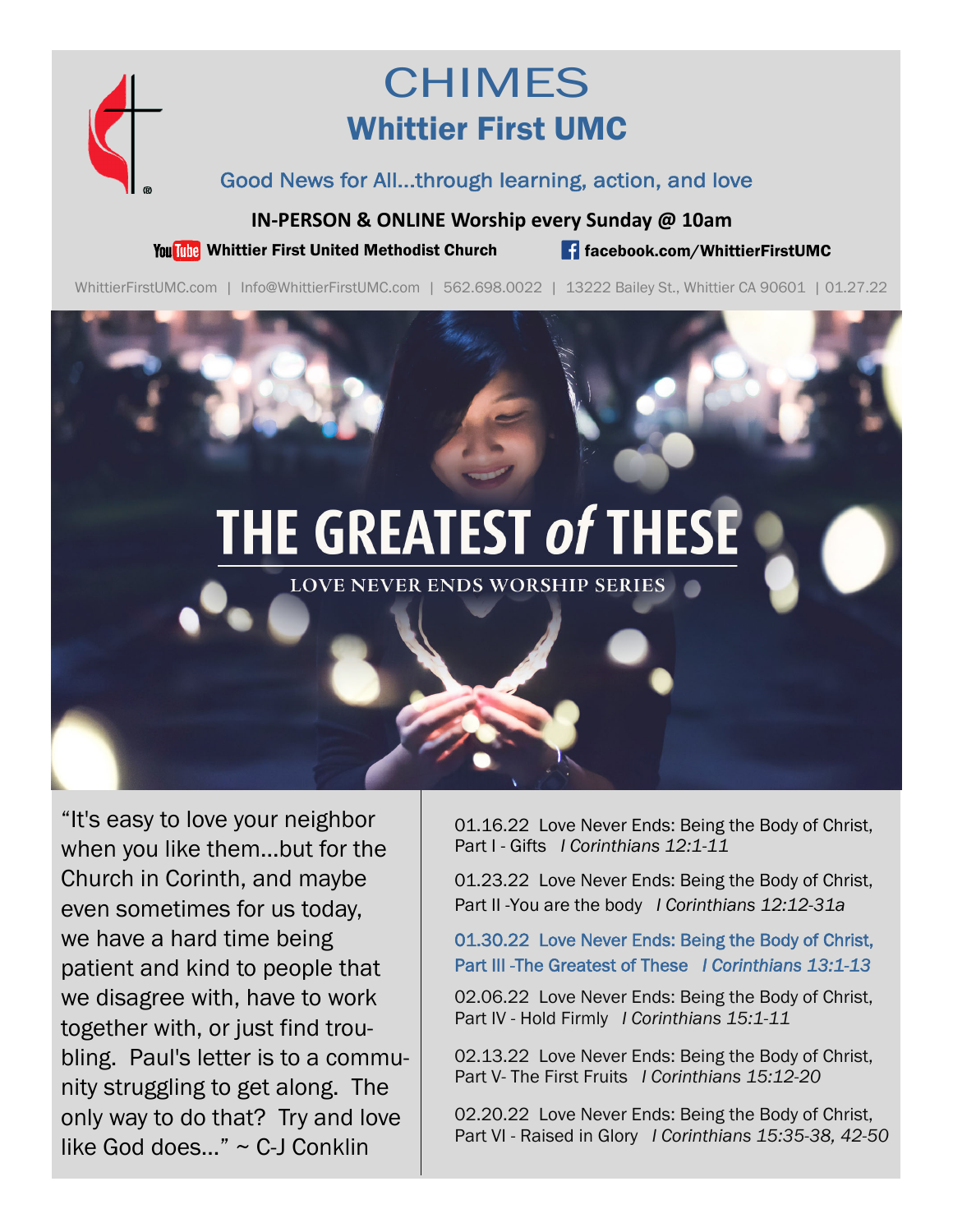# WORSHIP ATTENDANCE

#### In-Person

January 23, 2022: 43

Online (Facebook & YouTube) January 16, 2022: 133

# Opportunities for involvement 01.30.22 —02.03.22

|                | Sun, 01.30.22      |                                      |  |  |  |
|----------------|--------------------|--------------------------------------|--|--|--|
|                | 8:45 am            | M & M Challengers                    |  |  |  |
|                |                    | Kraft Friendship Room                |  |  |  |
|                | 10 am              | <b>Traditional Worship</b>           |  |  |  |
|                |                    | Sanctuary & Online                   |  |  |  |
|                | $10:15 \text{ am}$ | <b>Children's Sunday School</b>      |  |  |  |
|                |                    | Library                              |  |  |  |
| Tues, 02.01.22 |                    |                                      |  |  |  |
|                | $1:30$ pm          | <b>Tuesdays with Art &amp; Music</b> |  |  |  |
|                |                    | <b>Wesley Building</b>               |  |  |  |
|                | $3:30 \text{ pm}$  | <b>SPRC Meeting (rescheduled)</b>    |  |  |  |
|                |                    | Online                               |  |  |  |
|                | 5 pm               | <b>Justice &amp; Compassion</b>      |  |  |  |
|                |                    | Kraft Friendship Room                |  |  |  |
|                | 7 pm               | <b>UMW Board</b>                     |  |  |  |
|                |                    | Kraft Friendship Room                |  |  |  |
| Wed, 02.02.22  |                    |                                      |  |  |  |
|                | 9 am               | Sew 'n' Sew                          |  |  |  |
|                |                    | Admin 101                            |  |  |  |
|                | 7:00 pm            | <b>Trustee Board Meeting</b>         |  |  |  |
|                |                    | Online                               |  |  |  |
|                | Thurs, 02.03.22    |                                      |  |  |  |
|                | 5 pm               | <b>Jubilant Bells Rehearsal</b>      |  |  |  |
|                |                    | <b>Bell Room</b>                     |  |  |  |
|                | 7:30 pm            | <b>Chancel Choir Rehearsal</b>       |  |  |  |
|                |                    | Choir Room                           |  |  |  |
|                |                    |                                      |  |  |  |

# Recycle your old, even broken eyewear.

It could improve a persons life



Donate used EYEGLASSES to the Lions Club. There are two donation boxes on the church campus—Narthex & Church office.

All eyewear is acceptable (prescription & nonprescription glasses, sunglasses and readers). Children's glasses are especially needed. Even if the eyewear is broken, still donate them because they can be repaired. Please contact Wes Murray for questions, wam032340@aol.com.

# Souper Bowl Sunday February 13

Bring canned goods/non-perishable food with you to Worship that morning and place them in the box marked with your team's logo. After the benediction, the "score" will be announced. All food will be donated to the Interfaith Food Center, where 1,200 families are fed weekly. Food can also be dropped off at the office during the week, Monday-Thursday 8:30am-4pm.

# RECYCLED NEWSPAPERS

The Whittier Y's Service Club is in need of newspapers for recycling. Bring your papers to church on Sunday and leave them in the Narthex or to the office during the week, Mon-Thurs, 8:30am-4pm, please call 562.698.0022. The Club appreciates your help!